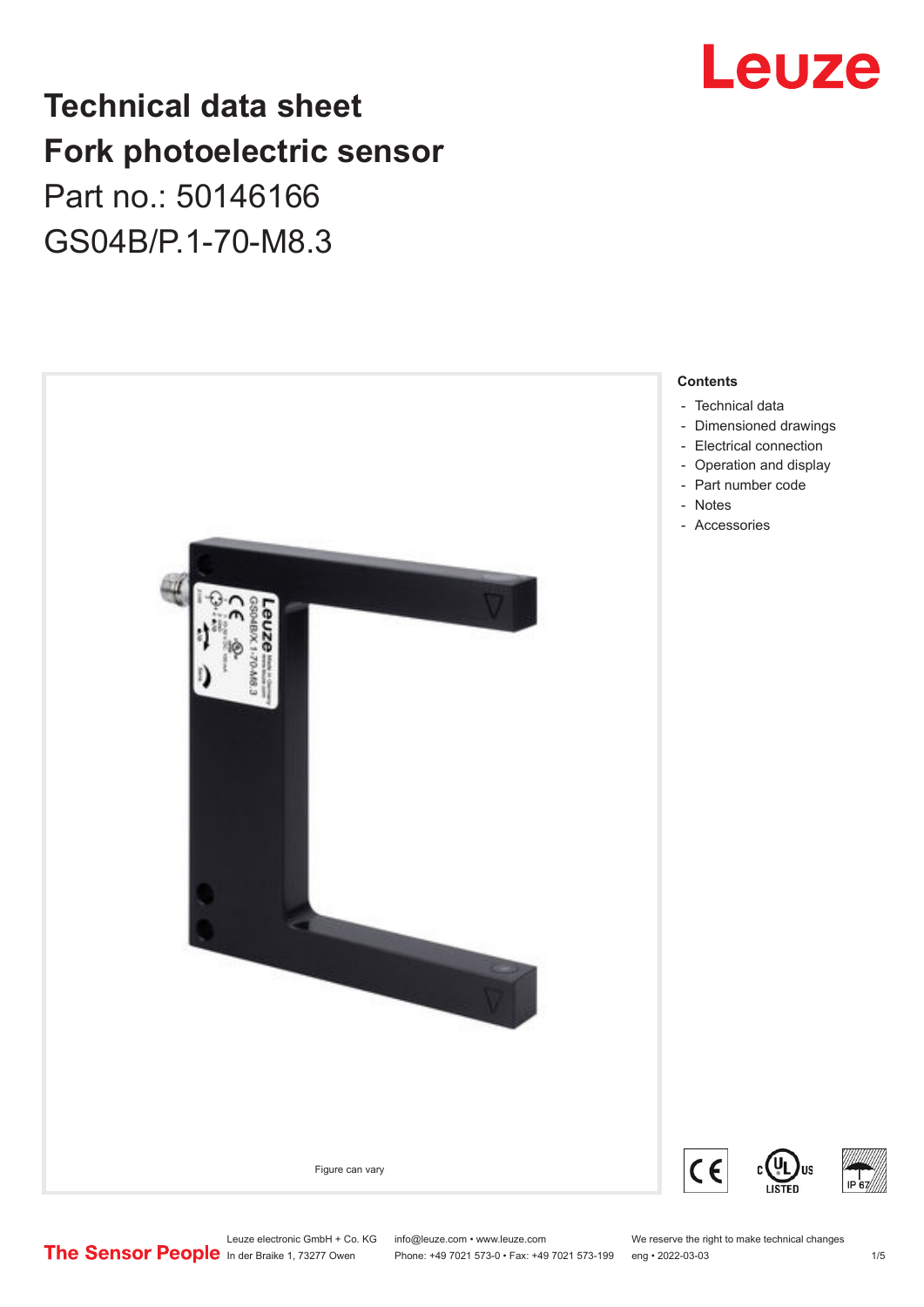## <span id="page-1-0"></span>**Technical data**

# Leuze

| 04B                                            |
|------------------------------------------------|
| Optical                                        |
| Detection of small parts                       |
|                                                |
|                                                |
| 700.42 years                                   |
|                                                |
|                                                |
| LED, Red                                       |
| 660 nm                                         |
| Pulsed                                         |
|                                                |
| $0.02$ mm                                      |
| $0.3$ mm                                       |
|                                                |
|                                                |
|                                                |
| Polarity reversal protection                   |
| Short circuit protected                        |
|                                                |
|                                                |
| 10  30 V, DC                                   |
| 0  15 %, From $U_{\rm B}$                      |
| 030mA                                          |
| $100 \mu m$                                    |
|                                                |
|                                                |
| Number of digital switching outputs 1 Piece(s) |
|                                                |
| Digital switching output                       |
| DC                                             |
| 100 mA                                         |
| high: $\geq (U_{B} - 2V)$                      |
| Low: $\leq$ 2V                                 |
|                                                |

| <b>Housing color</b>                | Black. RAL 9005                                       |
|-------------------------------------|-------------------------------------------------------|
| <b>Type of fastening</b>            | Through-hole mounting                                 |
| <b>Operation and display</b>        |                                                       |
| Type of display                     | LED                                                   |
| Number of LEDs                      | 1 Piece(s)                                            |
| <b>Operational controls</b>         | 270° potentiometer                                    |
| Function of the operational control | Light/dark switching                                  |
|                                     | Sensitivity adjustment                                |
| <b>Environmental data</b>           |                                                       |
| Ambient temperature, operation      | $-2560 °C$                                            |
| <b>Certifications</b>               |                                                       |
| Degree of protection                | IP 67                                                 |
| <b>Protection class</b>             | III                                                   |
| <b>Certifications</b>               | c UL US                                               |
| <b>Standards applied</b>            | IEC 60947-5-2, DIN EN ISO 1389<br>1:2016 appendix C,D |
| <b>Classification</b>               |                                                       |
| <b>Customs tariff number</b>        | 85365019                                              |
| <b>ECLASS 5.1.4</b>                 | 27270909                                              |
| <b>ECLASS 8.0</b>                   | 27270909                                              |
| <b>ECLASS 9.0</b>                   | 27270909                                              |
|                                     |                                                       |

**ETIM 7.0** EC002720

| <b>Switching output 1</b>  |                       |
|----------------------------|-----------------------|
| <b>Switching element</b>   | Transistor, PNP       |
| <b>Switching principle</b> | Light/dark reversible |

### **Timing**

| <b>Switching frequency</b> | 5.000 Hz         |
|----------------------------|------------------|
| <b>Response time</b>       | $0.1$ ms         |
| <b>Readiness delay</b>     | $150 \text{ ms}$ |

#### **Connection**

| <b>Number of connections</b> | 1 Piece(s)     |
|------------------------------|----------------|
| <b>Connection 1</b>          |                |
| <b>Function</b>              | Signal OUT     |
|                              | Voltage supply |
| <b>Type of connection</b>    | Connector      |
| <b>Thread size</b>           | M8             |
| <b>Type</b>                  | Male           |
| <b>Material</b>              | Metal          |
| No. of pins                  | $3 - pin$      |

#### **Mechanical data**

**Design Fork Mouth width 1999 1999 1999 1999 1999 1999 1999 1999 1999 1999 1999 1999 1999 Mouth depth** 55 mm

**Housing material Metal Metal Metal housing Aluminum Lens cover material** Glass **Net weight** 62 g

**Dimension (W x H x L)** 10 mm x 90 mm x 80 mm

| <b>Operation and display</b>        |                                                        |
|-------------------------------------|--------------------------------------------------------|
| Type of display                     | I FD                                                   |
| <b>Number of LEDs</b>               | 1 Piece(s)                                             |
| <b>Operational controls</b>         | 270° potentiometer                                     |
| Function of the operational control | Light/dark switching                                   |
|                                     | Sensitivity adjustment                                 |
| <b>Environmental data</b>           |                                                        |
| Ambient temperature, operation      | $-2560 °C$                                             |
|                                     |                                                        |
| <b>Certifications</b>               |                                                        |
| Degree of protection                | IP 67                                                  |
| <b>Protection class</b>             | III                                                    |
| <b>Certifications</b>               | c UL US                                                |
| <b>Standards applied</b>            | IEC 60947-5-2, DIN EN ISO 1389-<br>1:2016 appendix C,D |
| <b>Classification</b>               |                                                        |
| <b>Customs tariff number</b>        | 85365019                                               |
| <b>ECLASS 5.1.4</b>                 | 27270909                                               |
| <b>ECLASS 8.0</b>                   | 27270909                                               |
| <b>ECLASS 9.0</b>                   | 27270909                                               |
| <b>ECLASS 10.0</b>                  | 27270909                                               |
| <b>ECLASS 11.0</b>                  | 27270909                                               |
| <b>ETIM 5.0</b>                     | EC002720                                               |
| <b>ETIM 6.0</b>                     | EC002720                                               |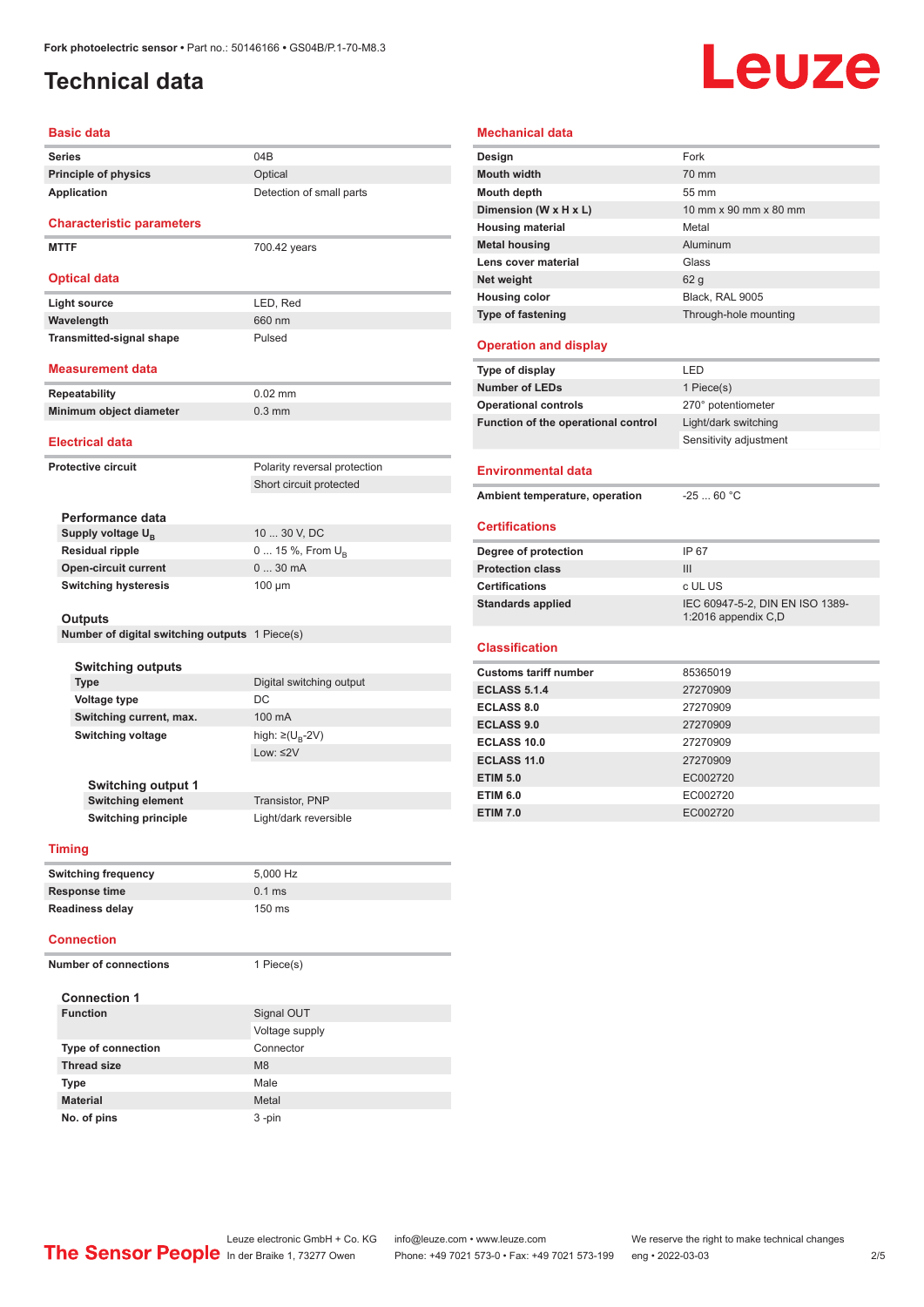## <span id="page-2-0"></span>**Dimensioned drawings**

All dimensions in millimeters



## **Electrical connection**

### **Connection 1**

| <b>Function</b>    | Signal OUT<br>Voltage supply |
|--------------------|------------------------------|
| Type of connection | Connector                    |
| <b>Thread size</b> | M <sub>8</sub>               |
| <b>Type</b>        | Male                         |
| <b>Material</b>    | Metal                        |
| No. of pins        | $3 - pin$                    |

#### **Pin Pin assignment**

| -1                      |            |
|-------------------------|------------|
| $\overline{\mathbf{3}}$ | <b>GND</b> |
| -4                      | <b>OUT</b> |

## **Operation and display**

| <b>LED</b> | <b>Display</b>           | <b>Meaning</b>                          |
|------------|--------------------------|-----------------------------------------|
|            | Yellow, continuous light | Switching output/switching state active |





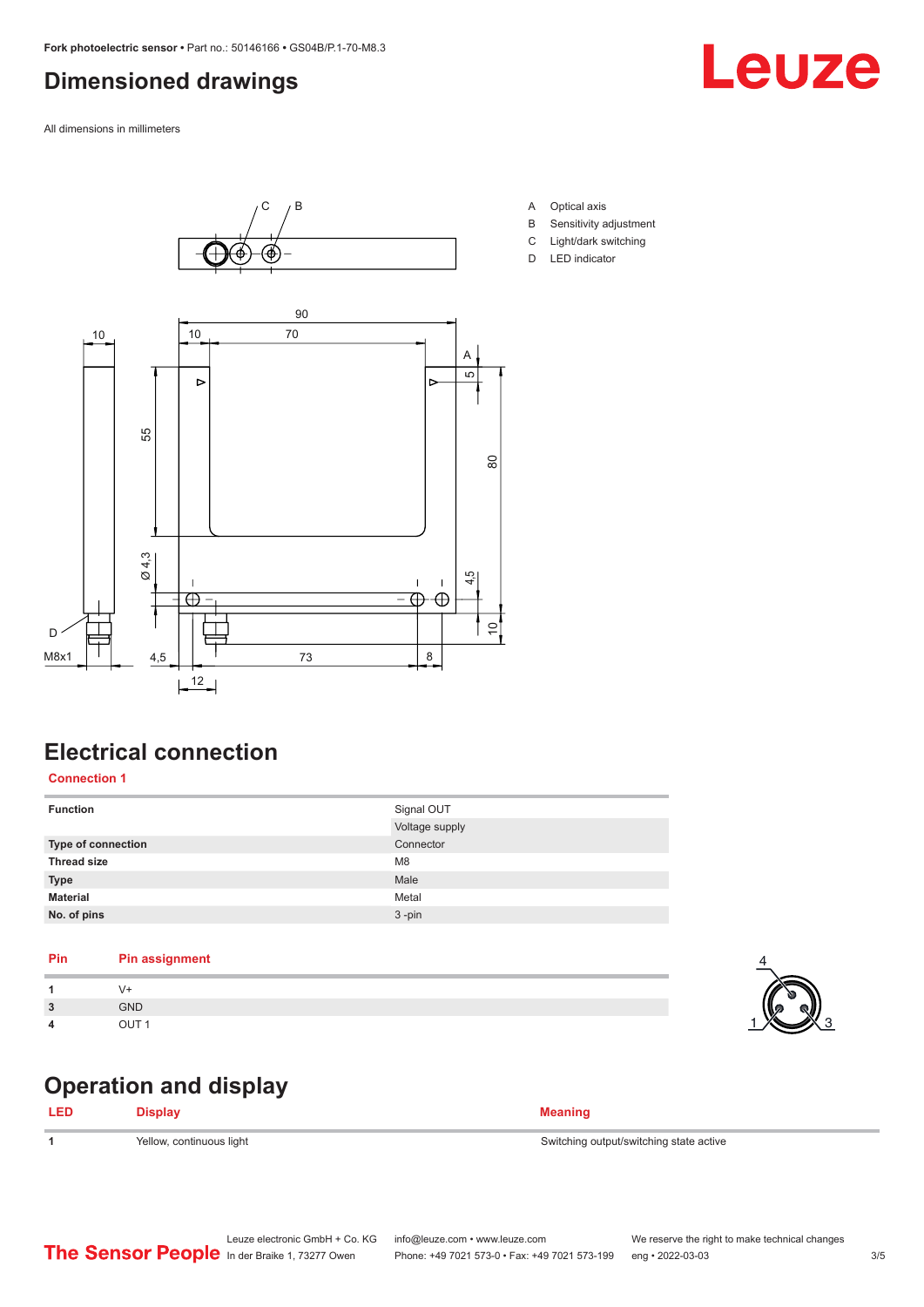## <span id="page-3-0"></span>**Part number code**

Part designation: **AAA04B/C.D-EEE-FFF**



| AAA04B     | Operating principle / construction<br>GS04B: Optical fork sensor, LED light source<br>GSL04B: Optical fork sensor, laser light source                                                   |
|------------|-----------------------------------------------------------------------------------------------------------------------------------------------------------------------------------------|
| C          | <b>Switching output / Function</b><br>P: PNP transistor output, dark switching<br>N: NPN transistor output, dark switching<br>1: IO-Link / light switching (NPN) / dark switching (PNP) |
| D          | Equipment<br>1: 270° potentiometer                                                                                                                                                      |
| EEE.       | Mouth width [mm]<br>Mouth width in millimeters                                                                                                                                          |
| <b>FFF</b> | <b>Electrical connection</b><br>M8.3: M8 connector, 3-pin (plug)                                                                                                                        |

| <b>Note</b>                                                                                     |
|-------------------------------------------------------------------------------------------------|
| $\&$ A list with all available device types can be found on the Leuze website at www.leuze.com. |

## **Notes**

| Observe intended use!                                                                                                                                                                                                         |  |
|-------------------------------------------------------------------------------------------------------------------------------------------------------------------------------------------------------------------------------|--|
| $\%$ This product is not a safety sensor and is not intended as personnel protection.<br>$\%$ The product may only be put into operation by competent persons.<br>§ Only use the product in accordance with its intended use. |  |

## **Accessories**

## Connection technology - Connection cables

|   |  | Part no. | <b>Designation</b> | <b>Article</b>   | <b>Description</b>                                                                                                                                |
|---|--|----------|--------------------|------------------|---------------------------------------------------------------------------------------------------------------------------------------------------|
| ▤ |  | 50130832 | KD U-M8-3A-V1-050  | Connection cable | Connection 1: Connector, M8, Axial, Female, 3-pin<br>Connection 2: Open end<br>Shielded: No<br>Cable length: 5,000 mm<br>Sheathing material: PVC  |
|   |  | 50130862 | KD U-M8-3W-V1-050  | Connection cable | Connection 1: Connector, M8, Angled, Female, 3-pin<br>Connection 2: Open end<br>Shielded: No<br>Cable length: 5,000 mm<br>Sheathing material: PVC |